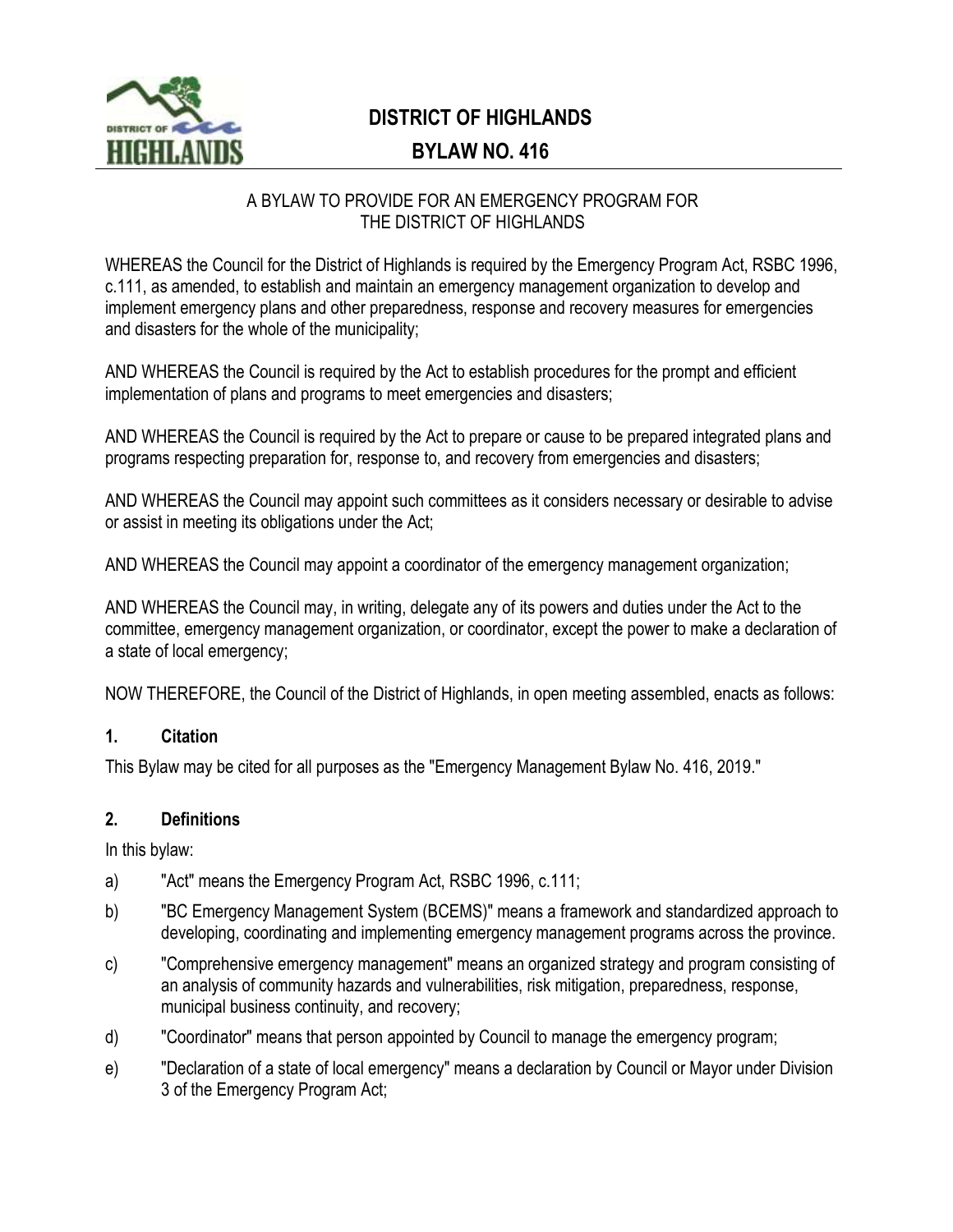- f) "Disaster" means a calamity that is caused by accident, fire, explosion or technical failure or by forces of nature and has resulted in serious harm to the health, safety or welfare of people or in widespread damage to property;
- g) "Emergency" means a present or imminent event or circumstance that is caused by accident, fire, explosion, technical failure or by the forces of nature, and requires prompt coordination of action or special regulation of persons or property to protect the health, safety or welfare of a person or to limit damage to property;
- h) "Emergency program" means the collection of strategies, plans, and actions that serve overall emergency management for the District;
- i) "Incident Command System" means an effective system for managing emergencies that the province of British Columbia recommends for adoption by local authorities;
- j) "Local authority" means the municipal Council;
- k) "Mitigation" means activities taken prior to a disaster or emergency to eliminate or reduce the degree of risk to life and property from hazards;
- l) "Strategic plan" means a management document that guides the emergency program from year to year and sets out the objectives and tasks for implementing the emergency program on behalf of Council;

This bylaw shall be construed in accordance with the principles contained in, and shall be subject to, the *Emergency Program Act*, RSBC 1996 c.111, and all Regulations made thereunder.

#### **3. Administration**

- a) Council shall appoint members of a permanent Emergency Planning Committee, which shall meet not less than quarterly. The Emergency Planning Committee shall be responsible for preparing, reviewing, and maintaining all elements of the emergency program.
- b) The Emergency Planning Committee shall consist of the following members or alternates:
	- i) Mayor of the District of Highlands
	- ii) One member of Council who will act as Committee Chairperson
	- iii) Chief Administrative Officer, or alternate
	- iv) Emergency Program Coordinator and/or Deputy Emergency Program Coordinator; and
	- v) Such other members that Council may appoint from time to time.
- c) The Emergency Management Committee may strike such sub-committees and work groups as deemed necessary.
- d) Subject to the approval of Council, the Emergency Planning Committee may:
- i) Negotiate agreements with other local authorities for the purpose of mutual aid or for the formation of joint organizations.
- ii) Negotiate with individuals, bodies, corporations, or agencies other than government for the employment of their members within the emergency program according to their qualifications
- iii) Make and amend rules for regulating Committee practices and procedures.
- e) Council shall appoint an Emergency Program Coordinator to facilitate emergency preparedness, response and recovery measures on behalf of Council under the direction of the Emergency Planning Committee.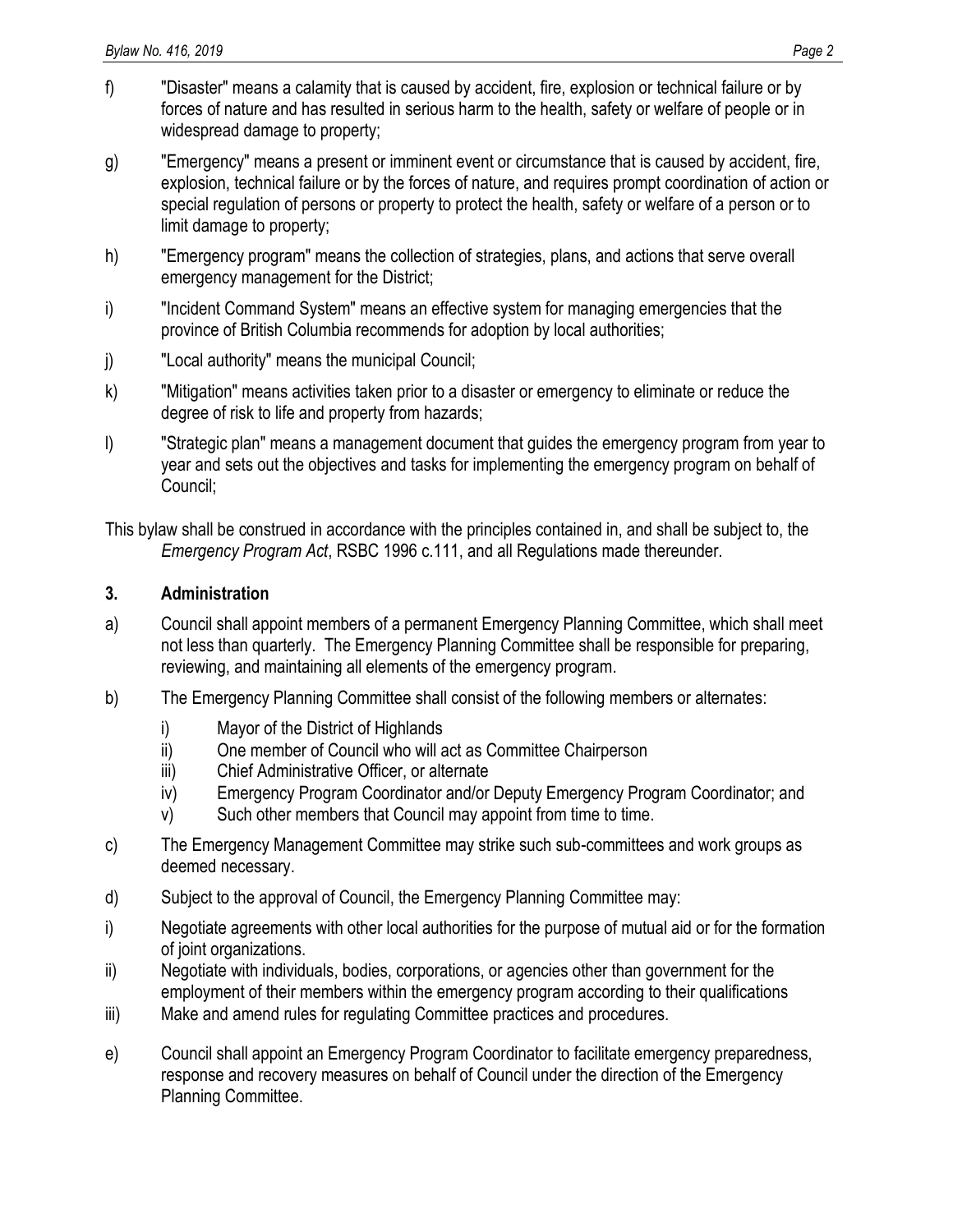- f) The Emergency Program Coordinator may appoint a Deputy Emergency Program Coordinator and an Emergency Support Services Coordinator to whom he/she may delegate and assign duties to facilitate emergency preparedness, response and recovery measures on behalf of Council under the direction of the Emergency Planning Committee.
- g) This bylaw is intended to provide a program of comprehensive emergency management, applying the principles of hazard and vulnerability assessment, risk mitigation, and preparedness for emergency response, business continuity, and disaster recovery, all in a manner that will ensure the continuity of government.
- h) To guide the overall program, the Committee shall prepare or cause to be prepared a strategic plan for the emergency program, adopting the objectives and strategies of the program for each year, and establishing annual budgetary requirements for program implementation. The Emergency Program Coordinator shall ensure the strategic plan is updated annually and addresses priority risks.
- i) The District of Highlands shall follow the BC Emergency Management System framework for emergency response and recovery, including the adoption of the Incident Command System at all site operations and site support facilities.

## **4 Authorization of the Emergency Operations Centre Director**

- a) During an emergency or disaster, Council hereby delegates its responsibilities under the Emergency Program Act to the Emergency Operations Centre Director, except the authority to declare a state of local emergency. The Emergency Operations Centre Director may authorize the expenditure of funds to meet the requirements of response.
- b) The Emergency Operations Centre Director may act as the liaison between the province and or provincial representatives and the District of Highlands for the coordination and implementation of necessary plans in the event of emergency or disaster.

## **5. Authorization of the Recovery Director**

- a) Following a disaster that causes significant damage to the community, Council may appoint a Recovery Director. Council hereby delegates its responsibilities under the Emergency Program Act to a Recovery Director to manage municipal and community recovery activities. The Recovery Director may authorize the expenditure of funds to meet the requirements of community recovery.
- b) The Recovery Director may negotiate agreements with other organizations engaged in community recovery, subject to the approval of Council.

## **6. Funding the Program**

a) Council may, from time to time and as appropriate, allocate funds for the management of the emergency program, including and not limited to provisions for personnel, facilities, equipment, training, and exercises related to emergency management.

## **7. Funding Emergency Response and Recovery**

a) In the event of an emergency, disaster, or a declaration of a state of local emergency, Council may authorize the expenditure of special funds to meet the needs of response and/or recovery.